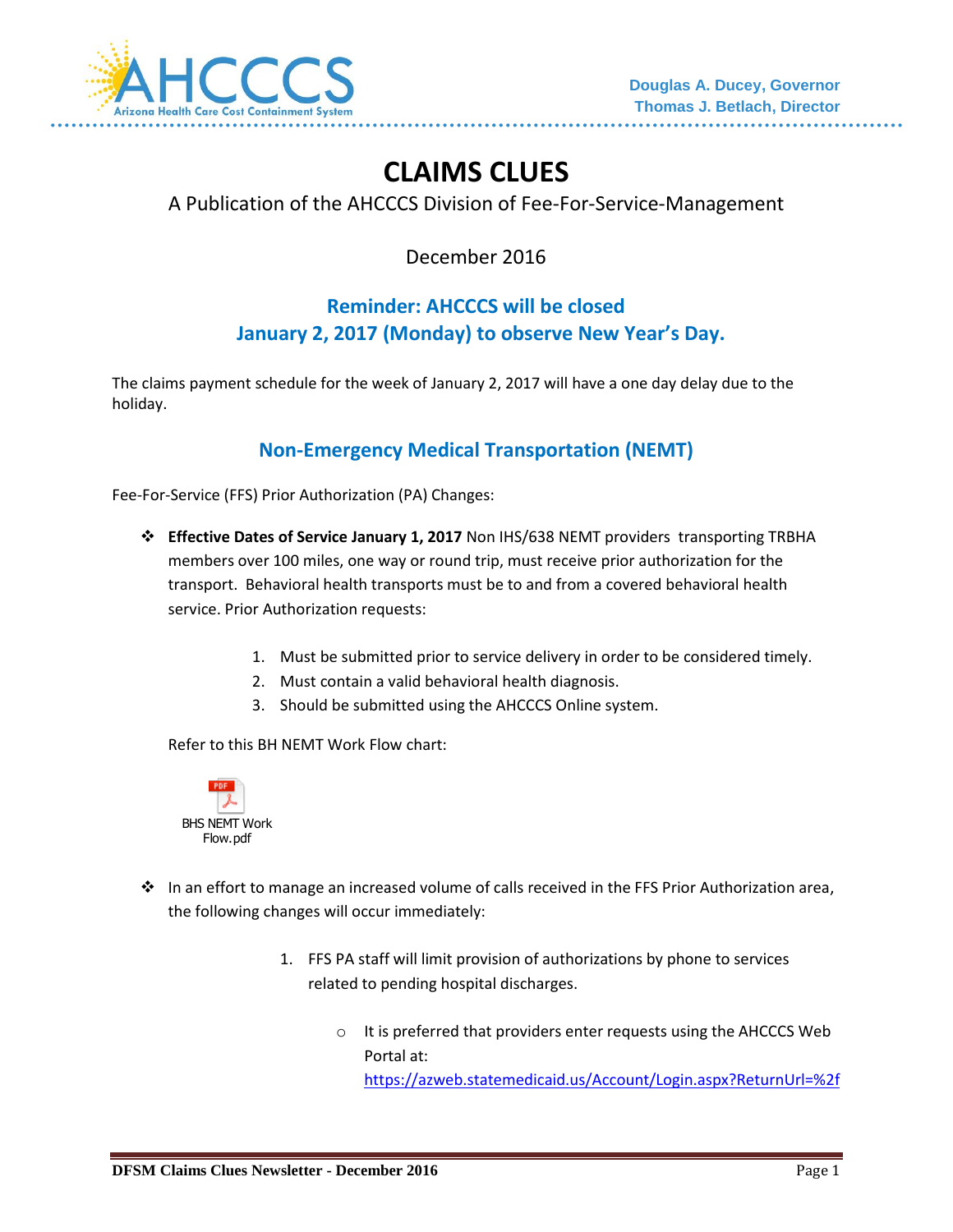- o Requests can also be submitted by fax 24hrs a day/7 days a week. All faxed requests *must* be accompanied by a FFS form as the coversheet. FFS forms can be obtained at: [https://www.azahcccs.gov/PlansProviders/RatesAndBilling/FFS/prio](https://www.azahcccs.gov/PlansProviders/RatesAndBilling/FFS/priorauthorizationforms.html) [rauthorizationforms.html.](https://www.azahcccs.gov/PlansProviders/RatesAndBilling/FFS/priorauthorizationforms.html)
- 2. FFS PA staff will not provide member eligibility or authorization status by phone as this information is available online 24 hours a day/7 days a week at: [https://azweb.statemedicaid.us/Account/Login.aspx?ReturnUrl=%2f.](https://azweb.statemedicaid.us/Account/Login.aspx?ReturnUrl=%2f)

Providers requiring training on how to submit authorizations using the AHCCCS Web Portal can request training by emailing a training request to: [ProviderTrainingFFS@azahcccs.gov.](mailto:ProviderTrainingFFS@azahcccs.gov)

### **DFSM Training Schedule**

On **Thursday January 12, 2017**, the Division is offering a training session for IHS/638 providers on National Drug Code (NDC) from 1:30 PM -3:30 PM at 701 East Jefferson Street, Phoenix AZ 85034 in the Gold Room, located on the 3<sup>rd</sup> floor.

The IHS/638 Quarterly Forum scheduled for **Thursday January 19, 2017,** will be from 1:30 PM -3:00 PM at 701 East Jefferson Street, Phoenix AZ 85034 in the Gold Room, located on the 3<sup>rd</sup> floor.

To sign up for training sessions and to receive notifications, please sign up for ListServ Notifications. For directions on how to sign up to receive ListServ Notifications, please click the following link here: <https://www.azahcccs.gov/PlansProviders/AHCCCSlistserve.html>

#### **Contacts and Links:**

- For technical assistance regarding claims issues and training, please email [ProviderTrainingFFS@azahcccs.gov](mailto:ProviderTrainingFFS@azahcccs.gov)
- Dental authorization requests containing Radiographs should be mailed, with a completed FFS Authorization Request Form to:

AHCCCS DFSM – Prior Authorization: Dental Mail Drop # 8900 701 E. Jefferson Street Phoenix, AZ 85034

- Fee-For-Service Authorization Request Forms can be found at: <https://www.azahcccs.gov/PlansProviders/RatesAndBilling/FFS/priorauthorizationforms.html>
- Please direct Prior Authorization or Claims/Billing inquiries to:

- Fee-For-Service Prior Authorization Line: 602-417-4400